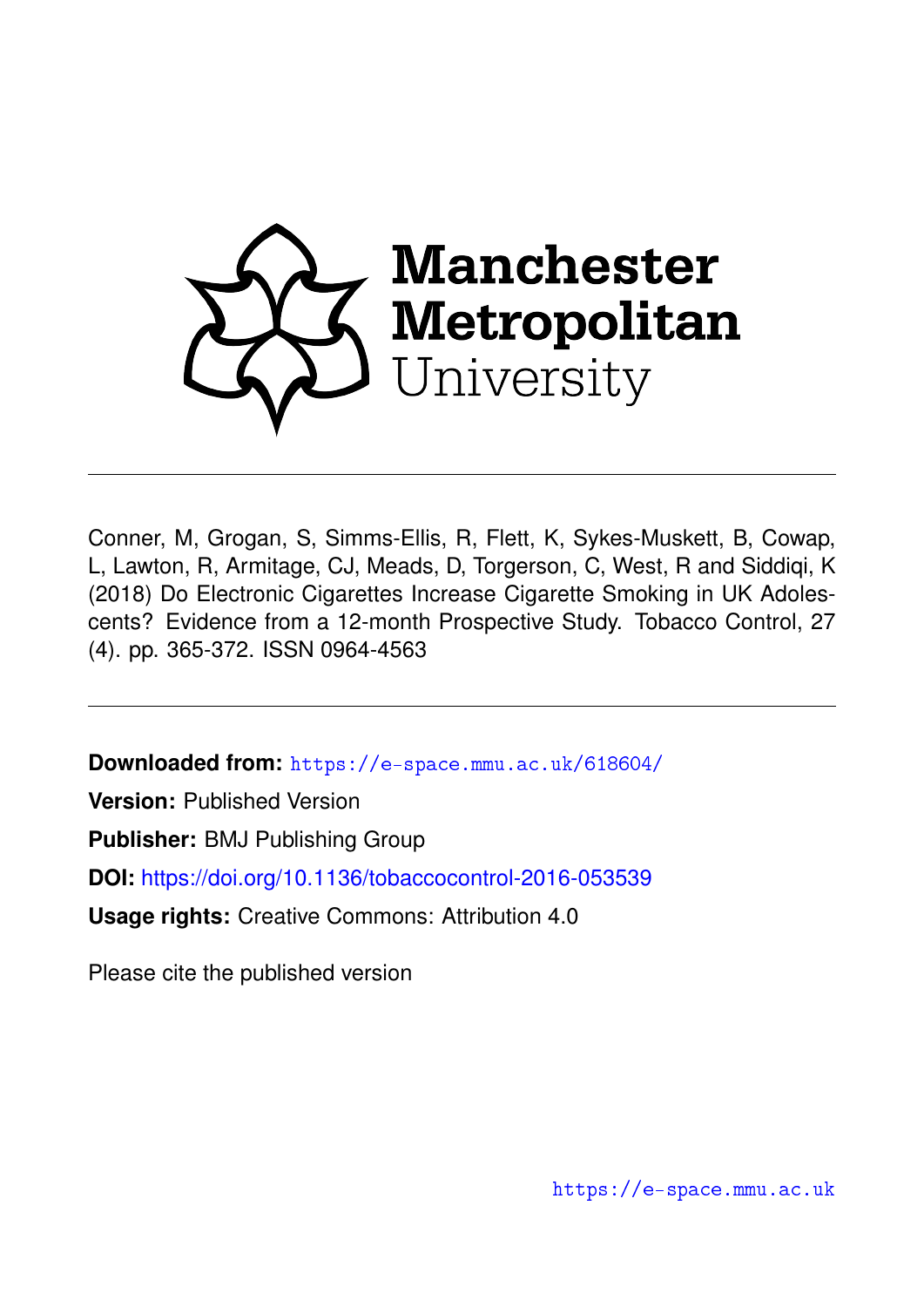

# Do electronic cigarettes increase cigarette smoking in UK adolescents? Evidence from a 12-month prospective study

Mark Conner,<sup>1</sup> Sarah Grogan,<sup>2</sup> Ruth Simms-Ellis,<sup>1</sup> Keira Flett,<sup>3</sup> Bianca Sykes-Muskett,<sup>1</sup> Lisa Cowap,<sup>3</sup> Rebecca Lawton,<sup>1</sup> Christopher J Armitage,<sup>4</sup> David Meads,<sup>5</sup> Carole Torgerson,<sup>6</sup> Robert West,<sup>5</sup> Kamran Siddiqi<sup>7</sup>

#### **Abstract**

<sup>1</sup>School of Psychology, University of Leeds, Leeds, UK <sup>2</sup>Department of Psychology, Manchester Metropolitan University, Manchester, UK <sup>3</sup> Centre for Health Psychology, The Science Centre, Staffordshire University, Stokeon-Trent, UK 4 Division of Psychology and Mental Health, Manchester Centre for Health Psychology, Manchester Academic Health Science Centre, University of Manchester, Manchester, UK 5 Institute of Health Sciences, University of Leeds, Leeds, UK 6 School of Education, Durham University, Durham, UK 7 Department of Health Sciences, University of York, York, UK

#### **Correspondence to**

Professor Mark Conner, School of Psychology, University of Leeds, Leeds LS2 9JT, UK,; m.t.conner@leeds.ac.uk

Received 17 November 2016 Revised 2 June 2017 Accepted 9 June 2017



**Methods** Data were from 2836 adolescents (aged 13–14 years at baseline) in 20 schools in England. At baseline, breath carbon monoxide levels, self-reported e-cigarette and cigarette use, sex, age, friends and family smoking, beliefs about cigarette use and percentage receiving free school meals (measure of socioeconomic status) were assessed. At 12-month follow-up, selfreported cigarette use was assessed and validated by breath carbon monoxide levels.

**Results** At baseline, 34.2% of adolescents reported ever using e-cigarettes (16.0% used only e-cigarettes). Baseline ever use of e-cigarettes was strongly associated with subsequent initiation (n=1726; OR 5.38, 95% CI 4.02 to 7.22; controlling for covariates, OR 4.06, 95% CI 2.94 to 5.60) and escalation (n=318; OR 1.91, 95% CI

1.14 to 3.21; controlling for covariates, this effect became non-significant, OR 1.39, 95%CI 0.97 to 1.82) of cigarette use.

**Conclusions** This is the first study to report prospective relationships between ever use of e-cigarettes and initiation and escalation of cigarette use among UK adolescents. Ever use of e-cigarettes was robustly associated with initiation but more modestly related to escalation of cigarette use. Further research with longer follow-up in a broader age range of adolescents is required.

#### **Introduction**

Electronic cigarettes (e-cigarettes) deliver inhaled aerosol usually containing nicotine. E-cigarettes are thought to have minimal impact on morbidity and mortality<sup>12</sup> and are recognised as harm reducing for adult smokers.<sup>2-4</sup> Although rates of adolescent regular use of e-cigarettes are low, rates of ever use are substantial (13%–22%) and have increased over recent years, whereas rates of cigarette use have decreased over the same period both in the  $USA<sup>5-7</sup>$  and UK.<sup>8-15</sup> Nevertheless, the possible relationship between adolescent e-cigarette use and the initiation and escalation of cigarette use remains under-researched.

Longitudinal data on e-cigarette use and subsequent cigarette use are currently limited to US samples based on unverified self-reported measures.<sup>16–19</sup> For example, two US studies reported baseline e-cigarette use to be positively associated with the initiation of cigarette use 12 months later in 14-year olds controlling for various predictors of smoking (OR 1.75, 95%CI 1.10to 2.77; OR 2.87, 95%CI 2.03to 4.05)[.17 18](#page-7-5) Barrington-Trimis *et al*[16](#page-7-4) reported similar findings over 16 months in 17-yearolds (OR 6.17, 95%CI 3.30to 11.6), whereas Wills *et al*[19](#page-7-6) reported that e-cigarette use was linked to initiation (OR 2.87,  $95\%$  CI 2.03 to 4.05) but not to escalation of smoking over 12 months in a sample of adolescents aged 14–15years.

This study is novel in assessing these relationships between e-cigarette use and subsequent cigarette use in a sample of UK adolescents and in exploring a number of previously unexamined smoking risk factors as covariates and moderators. In particular, we investigated the extent to which baseline ever use of e-cigarettes was associated with the initiation or escalation of cigarette use (objectively validated) 12 months later in a sample of UK adolescents aged 13–14years. The impact of controlling for various smoking risk factors such as friends and family smoking and their moderating effects was also explored.

#### **Methods**

#### **Participants and procedures**

Data were collected as part of a 4-year cluster randomised controlled trial of a school-based smoking initiation intervention<sup>[20 21](#page-7-7)</sup> based on implementation intentions.<sup>22</sup> Data from 2836 adolescents (13–14 years at baseline) in the 20 control schools are reported here. Head teachers consented to school participation with parents given the option to withdraw children from the study. Adolescents consented by completing questionnaires matched across time points using a personally generated code. The data reported here are from waves 3 (September–December 2014; referred to as *baseline*) and 4 (September– December 2015; referred to as *follow-up*) of the trial when e-cigarette use measures were added to the data collection.

The Faculty of Medicine, University of Leeds, UK, ethical review committee approved the study (reference 12–0155).



**To cite:** Conner M, Grogan S, Simms-Ellis R, et al. Tob Control Published Online First: [please include Day Month Year]. doi:10.1136/ tobaccocontrol-2016-053539

Conner M, et al. Tob Control 2017;**0**:1–8. doi:10.1136/tobaccocontrol-2016-053539 1

**BM [Cop](http://tobaccocontrol.bmj.com/)yright Article author (or their employer) 2017. Produced by BMJ Publishing Group Ltd under licence.**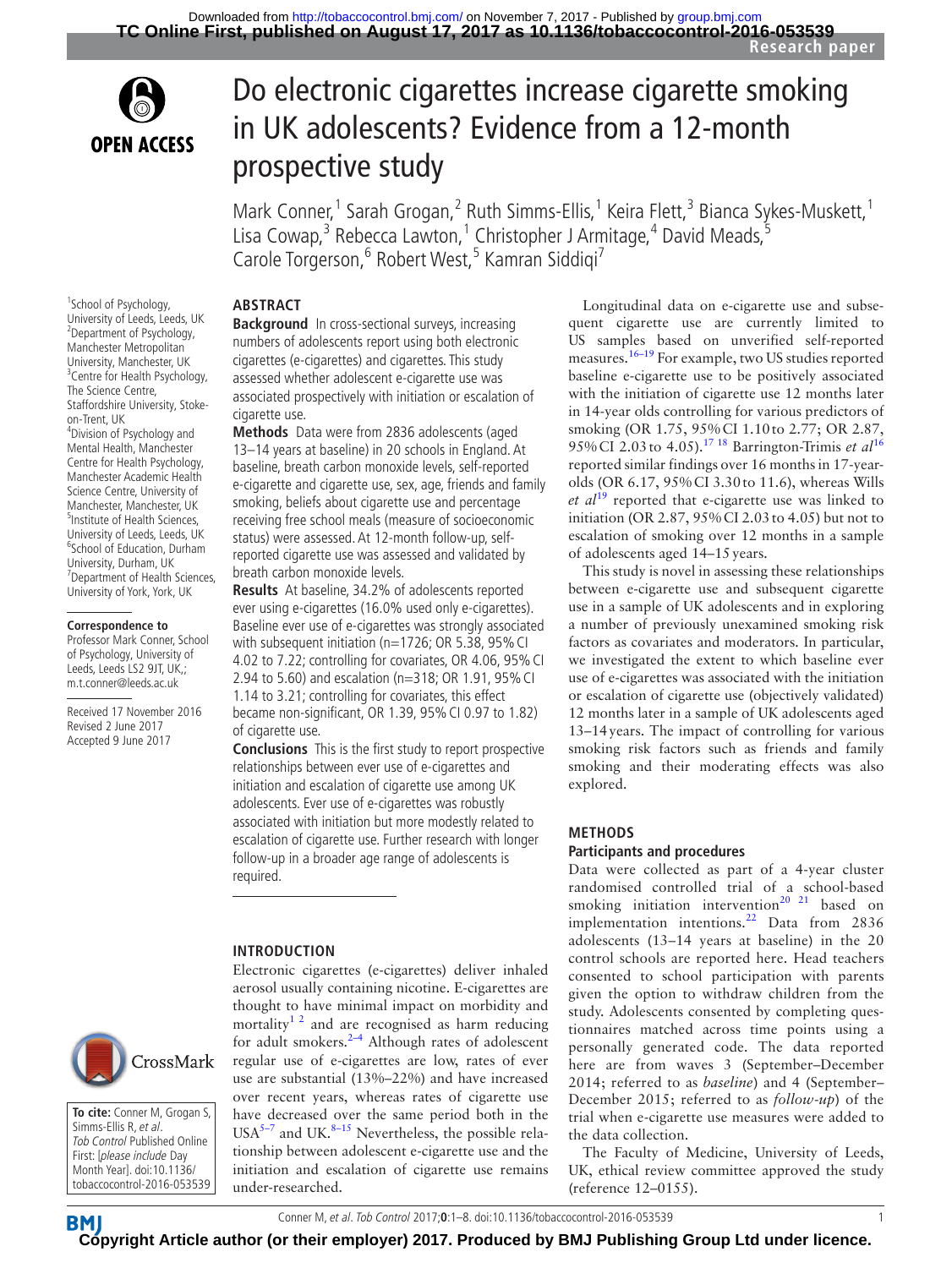<span id="page-2-0"></span>

|  | Table 1 Descriptive data for the full sample and subsamples |
|--|-------------------------------------------------------------|
|--|-------------------------------------------------------------|

|                                                                |               | Cross-sectional sample (total<br>$N = 2836$ |                     |       | Longitudinal sample of baseline never<br>used cigarettes (total n=1726) |       | Longitudinal sample of baseline once/<br>used to use cigarettes (total n=318) |  |
|----------------------------------------------------------------|---------------|---------------------------------------------|---------------------|-------|-------------------------------------------------------------------------|-------|-------------------------------------------------------------------------------|--|
|                                                                |               | N/M                                         | $(\frac{9}{6}$ /SD) | N/M   | $(\frac{9}{6}$ /SD)                                                     | N/M   | (%/SD)                                                                        |  |
| Age                                                            |               | 13.18                                       | (0.39)              | 13.18 | (0.39)                                                                  | 13.17 | (0.39)                                                                        |  |
| Sex                                                            | Boy           | 1411                                        | $(49.8\%)$          | 898   | $(48.0\%)$                                                              | 164   | $(51.6\%)$                                                                    |  |
|                                                                | Girl          | 1425                                        | $(50.2\%)$          | 898   | $(52.0\%)$                                                              | 154   | $(48.4\%)$                                                                    |  |
| Heard of e-cigarettes                                          | No            | 346                                         | $(12.2\%)$          | 227   | $(13.2\%)$                                                              | 24    | $(7.5\%)$                                                                     |  |
| (baseline)                                                     | Yes           | 2383                                        | $(84.2\%)$          | 1381  | $(80.0\%)$                                                              | 286   | $(90.0\%)$                                                                    |  |
|                                                                | Don't<br>know | 103                                         | $(3.2\%)$           | 118   | $(6.8\%)$                                                               | 8     | $(2.5\%)$                                                                     |  |
| Ever used e-cigarettes                                         | No            | 1867                                        | $(65.8\%)$          | 1383  | $(80.1\%)$                                                              | 70    | $(22.0\%)$                                                                    |  |
| (baseline)                                                     | Yes           | 969                                         | $(34.2\%)$          | 343   | $(19.9\%)$                                                              | 248   | $(78.0\%)$                                                                    |  |
| Ever used                                                      | No            | 2196                                        | $(77.4\%)$          | 1726) | $(100.0\%$                                                              | 0     | $(0.0\%)$                                                                     |  |
| cigarettes (baseline)                                          | Yes           | 640                                         | $(22.6\%)$          | 0     | $(0.0\%)$                                                               | 318   | $(100.0\%)$                                                                   |  |
| Family smokers $=$ none                                        |               | 898                                         | (31.7%)             | 666   | (38.6%)                                                                 | 42    | $(13.2\%)$                                                                    |  |
| Family smokers $=$ one                                         |               | 852                                         | $(30.0\%)$          | 534   | $(30.9\%)$                                                              | 88    | $(27.7\%)$                                                                    |  |
| Family smokers $=$ two                                         |               | 517                                         | $(19.2\%)$          | 298   | $(17.3\%)$                                                              | 74    | $(23.2\%)$                                                                    |  |
| Family smokers $=$ three or more                               |               | 569                                         | $(20.1\%)$          | 228   | $(13.2\%)$                                                              | 114   | $(35.8\%)$                                                                    |  |
| Friend smokers $=$ none                                        |               | 1384                                        | $(48.8\%)$          | 1050  | $(60.8\%)$                                                              | 67    | $(21.1\%)$                                                                    |  |
| Friend smokers $=$ a few                                       |               | 1135                                        | $(40.0\%)$          | 613   | $(35.5\%)$                                                              | 189   | $(59.4\%)$                                                                    |  |
| Friend smokers $=$ most                                        |               | 317                                         | $(11.2\%)$          | 63    | (3.7%)                                                                  | 62    | $(19.5\%)$                                                                    |  |
| Intentions                                                     |               | 4.69                                        | (0.77)              | 4.87  | (0.50)                                                                  | 4.48  | (0.76)                                                                        |  |
| Attitude                                                       |               | 4.73                                        | (0.57)              | 4.88  | (0.32)                                                                  | 4.51  | (0.65)                                                                        |  |
| Perceived norms                                                |               | 4.81                                        | (0.57)              | 4.91  | (0.30)                                                                  | 4.66  | (0.50)                                                                        |  |
| Perceived behavioural control                                  |               | 4.61                                        | (0.72)              | 4.78  | (0.49)                                                                  | 4.43  | (0.71)                                                                        |  |
| Self-efficacy                                                  |               | 4.64                                        | (0.77)              | 4.83  | (0.47)                                                                  | 4.41  | (0.82)                                                                        |  |
| Free school meals <sup>*</sup><br>and chaften the contribution |               | 14.24<br>وماد المحمدا المحمدا               | (6.63)              | 13.82 | (6.55)                                                                  | 15.57 | (6.35)                                                                        |  |

Mean and SD for this variable based on school-level data.

#### **Measures**

Cigarette use was assessed using a standardised measure<sup>23</sup> at both time points; adolescents ticked one of the following: 'I have never smoked; I have only tried smoking once; I used to smoke sometimes, but I never smoke cigarettes now; I sometimes smoke cigarettes now, but I don't smoke as many as one a week; I usually smoke between one and six cigarettes a week; and I usually smoke more than six cigarettes a week'. Self-reported smoking was validated against a measure of breath carbon monoxide (CO) levels (using Micro+ Smokerlyzer CO Monitor; Bedfont Scientific Limited, Kent, England, UK). Such measures are reliable and valid ways of assessing regular cigarette smoking<sup>24 25</sup> but not occasional smoking due to the short half-life (4–6hours) of breath CO.

E-cigarettes/vapourisers were described as 'a tube that sometimes looks like a normal cigarette and has a glowing tip. They all puff a vapour that looks like smoke but unlike normal cigarettes, they don't burn tobacco'. Awareness ('Have you ever heard of e-cigarettes or vapourisers?' yes I have; no I haven't; I don't know) and use ('Which ONE of the following is closest to describing your experience of e-cigarettes or vapourisers?' I have never used them; I have tried them once or twice; I use them sometimes (more than once a month but less than once a week); I use them often (more than once a week)) of e-cigarettes were tapped by single items.

Other measures were assessed as covariates/moderators. Percentage of children at a school eligible for free school meals was used as an indicator of socioeconomic status.<sup>26</sup> Sex and age were measured (age not used in analyses as adolescents from one school year). Family smoking was assessed using the question, 'Who smokes in your family now? Tick all the people who

smoke at the moment', followed by a list of family members (zero to nine family members marked; scored as 0, 1, 2 or 3 or more). Friends' smoking was assessed using the question, 'How many of your friends smoke?' none of them; only a few; half and half; most but not all; all of them (scored as none of them, a few or most (last three categories)).

Baseline health cognitions about smoking $21$  were assessed as mean of multiple items on five-point scales (high scores indicated negative views of smoking): intention was tapped by three statements ('I plan not to smoke', 'I don't want to smoke' and 'I will try not to smoke'; strongly disagree to strongly agree; Cronbach's alpha 0.90), attitude by seven statements ('For me, smoking would be… good–bad; beneficial–harmful; pleasant– unpleasant; enjoyable–unenjoyable; wise–foolish; fun–not fun; healthy–unhealthy'; Cronbach's alpha 0.87), norms by five statements ('Most of my friends think…'; 'My best male friend thinks…'; 'My best female friend thinks…'; 'My family think…'; 'People who are important to me think…'; I should smoke–I should not smoke; Cronbach's alpha 0.79), perceived behavioural control by three statements ('I am confident I could resist smoking', strongly disagree to strongly agree; 'For me to not smoke would be…', difficult–easy; 'How much control do you feel you have over not smoking?' no control–complete control; Cronbach's alpha 0.69) and self-efficacy by six statements ('I can say no to smoking, even at school'; 'I can say no to smoking even when I am offered a cigarette'; 'I can say no to smoking, even if my friends want me to smoke'; 'I can say no to smoking, even if I was the only one in the group not smoking'; 'I can say no to smoking, even if I feel a bit left out of the group'; 'I can say no to smoking, even if I feel like smoking'; strongly disagree-strongly agree; Cronbach's alpha 0.91).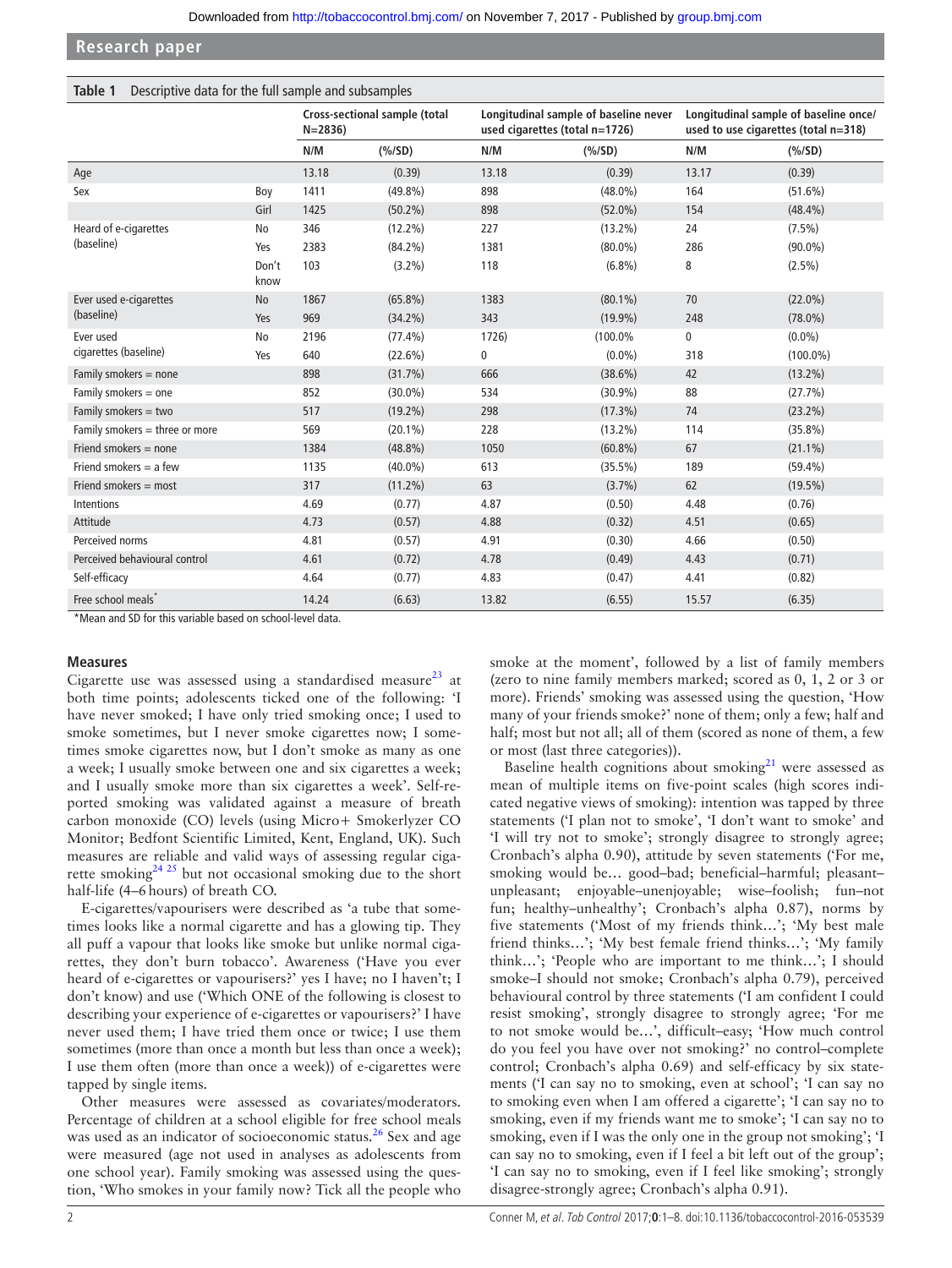<span id="page-3-0"></span>**Table 2** Relationships between cigarette and e-cigarette use: (A) cross-sectional relationships between baseline cigarette and e-cigarette use; (B) prospective relationships between cigarette use at 1-year follow-up and e-cigarette use at baseline among baseline never used cigarettes; (C) prospective relationships between cigarette use at 1-year follow-up and e-cigarette use at baseline among baseline used once or used to use cigarettes

|                                                                               | <b>Baseline e-cigarette use</b> |                |                  |                 |  |
|-------------------------------------------------------------------------------|---------------------------------|----------------|------------------|-----------------|--|
|                                                                               | <b>Never</b>                    | <b>Tried</b>   | Infrequent       | Frequent        |  |
|                                                                               |                                 | $(1-2 \times)$ | (1/month-1/week) | $($ >1/week $)$ |  |
| <b>Cigarette Use</b>                                                          | $n$ (%)                         | $n$ (%)        | $n$ (%)          | $n$ (%)         |  |
| A. Cross-sectional relationships at baseline (n=2836)                         |                                 |                |                  |                 |  |
| Never                                                                         | 1743 (61.5)                     | 407 (14.4)     | 40(1.4)          | 6(0.2)          |  |
| Once                                                                          | 90(3.2)                         | 201(7.1)       | 57(2.0)          | 10(0.4)         |  |
| Used to                                                                       | 20(0.7)                         | 59(2.1)        | 38(1.3)          | 22(0.8)         |  |
| Rarely (<1/week)                                                              | 8(0.3)                          | 15(0.5)        | 31(1.1)          | 19(0.7)         |  |
| Occasional (1-6/week)                                                         | 1(0.0)                          | 6(0.2)         | 20(0.7)          | 10(0.4)         |  |
| Frequent (>6/week)                                                            | 5(0.2)                          | 7(0.2)         | 6(0.2)           | 15(0.5)         |  |
| B. Longitudinal relationships for baseline never users of cigarettes (n=1726) |                                 |                |                  |                 |  |
| <b>Never</b>                                                                  | 1259 (72.9)                     | 211(12.2)      | 13(0.8)          | 1(0.1)          |  |
| Once                                                                          | 86(5.0)                         | 65(3.8)        | 8(0.5)           | 0(0.0)          |  |
| Used to smoke                                                                 | 19(1.1)                         | 19(1.1)        | 1(0.1)           | 1(0.1)          |  |
| Rarely (<1/week)                                                              | 11(0.6)                         | 12(0.7)        | 1(0.1)           | 0(0.0)          |  |
| Occasional (1-6/week)                                                         | 5(0.3)                          | 3(0.2)         | 2(0.1)           | 0(0.0)          |  |
| Frequent (>6/week)                                                            | 3(0.2)                          | 1(0.1)         | 3(0.2)           | 2(0.1)          |  |
| C. Longitudinal relationships for baseline triers of cigarettes (n=318)       |                                 |                |                  |                 |  |
| No change                                                                     | 61 (19.2)                       | 131 (41.2)     | 43 (13.5)        | 14(4.4)         |  |
| Escalation                                                                    | 9(2.8)                          | 38 (11.9)      | 17(5.3)          | 5(1.6)          |  |

#### **Data analysis**

We tested for differences on each baseline measure between adolescents who had complete versus missing values on one or more measures using  $\chi^2$  tests and t-tests. Among respondents completing all measures, we report descriptives on baseline measures for three subsamples: full cross-sectional sample, longitudinal subsample of baseline never users of cigarettes and longitudinal subsample of baseline occasional users of cigarettes. The relationship between e-cigarette and cigarette use was examined next in the same three subsamples. Self-rated smoking was validated against breath CO levels at baseline and follow-up using Games–Howell post hoc tests based on 1000 bootstrapped resamples because the data were skewed and had unequal variances.

Given the problems with imputing values for outcome variables, $27$  attrition analyses were used to assess biases in all baseline measures in those with and without matched follow-up data (at follow-up  $1=$  data missing;  $0=$  data available) in the two longitudinal subsamples using multilevel logistic regressions (in R) to assess model fit (Akaike Information Criterion) and, for each predictor, the odds ratios (OR), 95% CIs and p value. The main analyses used the same analysis to predict follow-up initiation (1=smoked; 0=never smoked) or escalation (0=never, once or used to smoke cigarettes; 1=rarely, occasional or frequent cigarette smoking) of smoking based on ever use of e-cigarettes and covariates. E-cigarette use was dichotomised into never versus ever use due to few regular users. Model 1 controlled for the clustering of adolescents within schools, and baseline e-cigarette ever use was a predictor; model 2 added baseline covariates; and model 3 tested interactions between each covariate and e-cigarettes ever use. To assess the impact of baseline missing values, we repeated the regressions with imputation.<sup>[28](#page-7-14)</sup>

## **Results**

#### **Sample description**

At baseline, full data were available on 2836 adolescents, who did not differ ( $p > 0.05$ ) from those with missing data (N=58– 92) on all measures except sex ( $p=0.001$ ; boys less likely to have complete data) and norms ( $p=0.02$ ; those with lower norms to not smoke less likely to have complete data).

[Table](#page-2-0) 1 provides descriptive data on baseline measures for respondents who completed all measures. The cross-sectional sample ([table](#page-2-0) 1) was mostly aged 13 years, approximately half boys, and a majority not having ever used e-cigarettes or cigarettes. Levels of e-cigarette awareness and use were lower in the never smoking subsample ([table](#page-2-0) 1: 80.0% heard of, 19.9% used e-cigarettes) compared with the subsample reporting occasional smoking ([table](#page-2-0) 1: 90.0% heard of, 78.0% used e-cigarettes).

At baseline and follow-up, CO levels were low and not significantly different between those reporting they never smoked, had only tried smoking once, used to smoke sometimes or smoked sometimes but not as many as one per week; CO levels were significantly higher (p<0.05) among those reporting they smoked  $1-6$  or  $>6$  cigarettes per week but not significantly different across these latter two categories.

#### **Simple relationships between use of e-cigarettes and cigarettes**

[Table](#page-3-0) 2 reports the relationship between e-cigarette and cigarette use in the three subsamples. [Table](#page-3-0) 2A shows the cross-sectional relationship: 61.5% of the sample had tried neither e-cigarettes nor cigarettes, 16.0% had tried e-cigarettes but not cigarettes, 4.4% had tried cigarettes but not e-cigarettes and 18.2% had used both.

[Table](#page-3-0) 2B shows the longitudinal relationship between baseline e-cigarette use and follow-up cigarette use in the baseline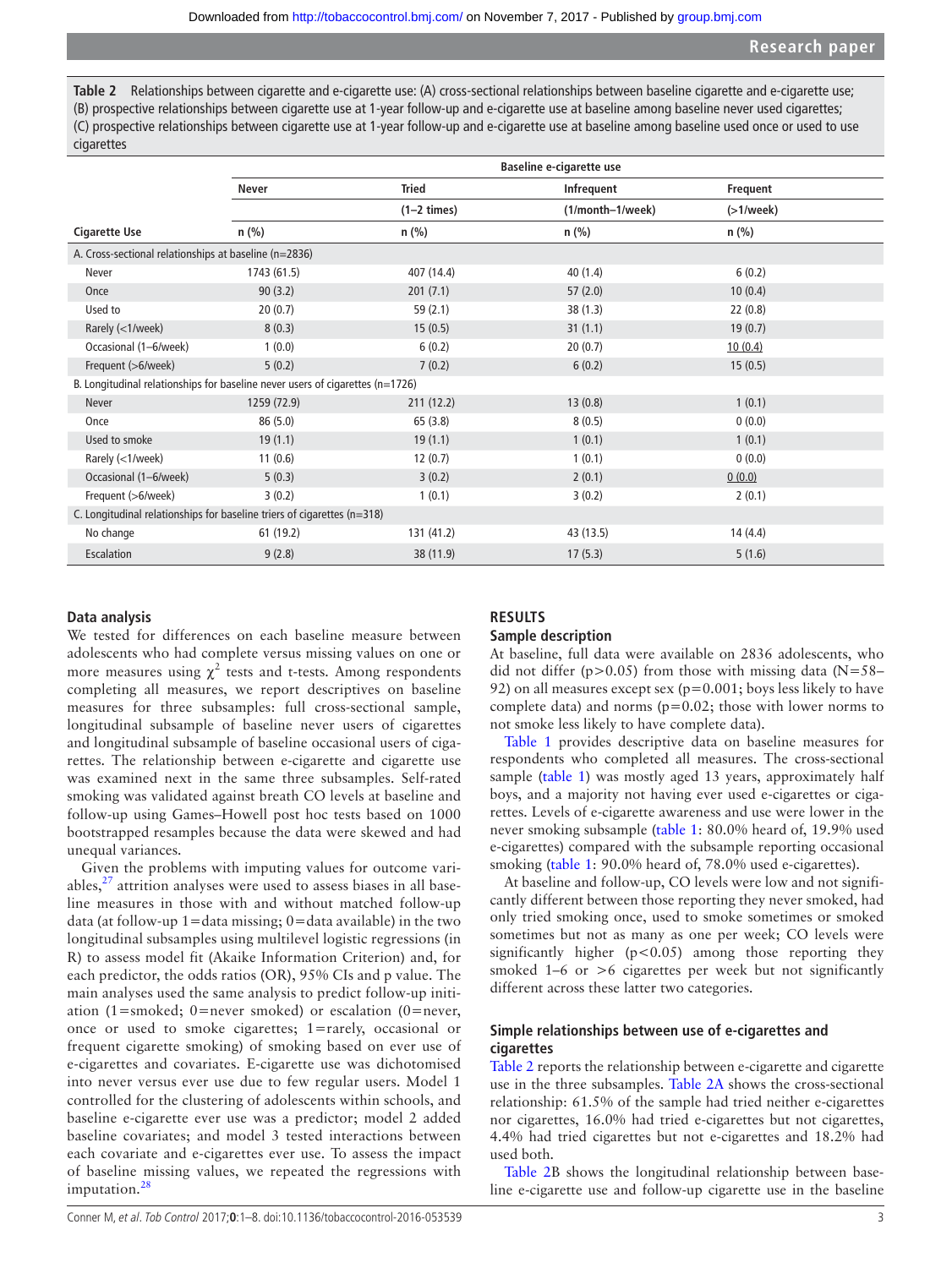<span id="page-4-0"></span>

| Table 3 Association of baseline measures with missingness (1=absent) at follow-up for baseline never used cigarettes (n=2196; left-hand column) |
|-------------------------------------------------------------------------------------------------------------------------------------------------|
| and baseline once or used to use cigarettes (n=497; right-hand column)                                                                          |

|                                  | <b>Baseline never used cigarettes</b> |         | Baseline once or used to use cigarettes |         |
|----------------------------------|---------------------------------------|---------|-----------------------------------------|---------|
| <b>Predictors</b>                | OR (95% CI)                           | p Value | OR (95% CI)                             | p Value |
| Never used e-cigarettes          | 1.00                                  |         | 1.00                                    |         |
| Ever used e-cigarettes           | 1.11 (0.85 to 1.46)                   | 0.43    | 0.83 (0.51 to 1.35)                     | 0.44    |
| Friend smokers= none             | 1.00                                  |         | 1.00                                    |         |
| Friend smokers=a few             | 1.18 (0.93 to 1.49)                   | 0.18    | 2.08 (1.12 to 3.82)                     | 0.019   |
| Friend smokers= most             | 1.36 (0.78 to 2.39)                   | 0.28    | 4.33 (2.10 to 8.95)                     | < 0.001 |
| Male                             | 1.00                                  |         | 1.00                                    |         |
| Female                           | $0.70$ (0.56 to 0.86)                 | < 0.001 | $0.84$ (0.6 to 1.26)                    | 0.40    |
| Family smokers = none            | 1.00                                  |         | 1.00                                    |         |
| Family smokers $=$ one           | 1.29 (0.99 to 1.67)                   | 0.057   | $0.90$ (0.47 to 1.71)                   | 0.74    |
| Family smokers $=$ two           | 1.10 (0.79 to 1.51)                   | 0.58    | 0.97 (0.50 to 1.89)                     | 0.93    |
| Family smokers $=$ three or more | 1.53 (1.10 to 2.12)                   | 0.01    | $0.81$ (0.43 to 1.53)                   | 0.51    |
| Intentions                       | $0.77$ (0.62 to 0.96)                 | 0.02    | 0.99 (0.71 to 1.38)                     | 0.95    |
| <b>Attitudes</b>                 | $0.93$ (0.65 to 1.31)                 | 0.66    | 1.29 (0.86 to 1.93)                     | 0.22    |
| Norms                            | $0.95(0.66 \text{ to } 1.37)$         | 0.78    | 0.99 (0.65 to 1.52)                     | 0.97    |
| Perceived behavioural control    | $0.91$ (0.73 to 1.14)                 | 0.42    | 0.64 (0.46 to 0.88)                     | 0.006   |
| Self-efficacy                    | 1.25 (0.95 to 1.64)                   | 0.11    | 1.15 (0.79 to 1.67)                     | 0.46    |
| Free school meals<br>.           | 1.03 (0.97 to 1.08)                   | 0.34    | 1.01 (0.97 to 1.06)                     | 0.49    |

Baseline never used cigarettes, AIC=2222.6; baseline once or used to use cigarettes, AIC=658.7.

never smokers; initiation of cigarette use in the next 12 months rose from 9.0% to 34.4%, respectively, in baseline never versus ever used e-cigarettes. Baseline CO levels were low among the self-reported never smokers, and exclusion of adolescents with higher baseline CO levels (>2ppm) did not substantively change the regression findings. CO levels at follow-up were significantly higher among those classified as initiating compared with not initiating cigarette use  $(p<0.05)$ .

[Table](#page-3-0) 2C shows the longitudinal relationship between e-cigarette use at baseline and escalation of cigarette use at follow-up among baseline occasional smokers; escalation in the next 12 months rose from 12.9% to 24.2%, respectively, in those never versus ever having used e-cigarettes at baseline. Baseline CO levels were low among those self-reporting that they had only once used or former smokers and exclusion of adolescents with higher baseline CO levels (>2ppm) did not substantively change the regression findings. CO levels at follow-up were significantly higher among those classified as escalating versus not escalating smoking (p<0.001).

#### **Attrition analyses**

At baseline, 2196 adolescents (77.4%) reported never having smoked but only 1726 adolescents (78.6%) could be matched across time points. The similar number of adolescents completing questions at each time point (total N=2928and 2747 at baseline and follow-up, respectively) suggests that attrition was principally due to a failure to match personally generated codes.

Analyses [\(table](#page-4-0) 3) indicated no significant effects for baseline ever used e-cigarettes, friends' smoking, attitude, norms, perceived behavioural control, self-efficacy or free school meals on missingness; however, there were significant effects for sex (OR 0.70, 95%CI 0.56 to 0.86; girls less likely to be missing), family smoking (OR 1.53, 95%CI 1.10 to 2.12; with three or more family members who smoked more likely to be missing) and intention (OR 0.77, 95%CI 0.62 to 0.96; with weaker intentions not to smoke more likely to be missing).

At baseline, 497 adolescents reported trying or past use of cigarettes. We matched 318 adolescents (64.0%) across time

points. Analyses indicated no significant effects for baseline ever used e-cigarettes, sex, family smoking, intention, attitude, perceived behavioural control, self-efficacy and free school meals on missingness ([table](#page-4-0) 3); however, there were significant effects for friends' smoking (OR 2.08, 95%CI 1.12 to 3.82 for few friends smoking; OR 4.33, 95%CI 2.10 to 8.95 for most friends smoking; with a few or most friends who smoked more likely to be missing) and perceived behavioural control (OR 0.64, 95%CI 0.46 to 0.88; with weaker perceived behavioural control over not smoking more likely to be missing).

#### **Prospective analyses**

Initiation of cigarette use at follow-up was predicted by having ever used e-cigarettes at baseline [\(table](#page-5-0) 4, model 1; OR 5.38, 95%CI 4.02 to 7.22) and remained so when controlling for covariates ([table](#page-5-0) 4, model 2; OR 4.06, 95%CI 2.94 to 5.60). Initiation of cigarette use was significantly higher in adolescents who at baseline were ever users of e-cigarettes, had either a few or most friends who smoked and had one, two or three or more family members who smoked, but was significantly lower in adolescents with stronger intentions (not to smoke). Exploratory analyses revealed that baseline friends' smoking was a statistically significant moderator ( $p < 0.001$ ; all other moderators  $p > 0.43$ ). Decomposition of the moderation effect [\(table](#page-5-0) 4, model 3) indicated that the the impact of ever used e-cigarettes on likelihood of initiating cigarette use was attenuated among those with a few or most friends who smoked at baseline. Multiple imputation resulted in an additional 28 cases in this analysis. The estimated model coefficients showed very little change (mostly <1%), and there was no change in the interpretation.

[Table](#page-5-0) 4 also reports the results of the regressions to predict escalation of cigarette use at follow-up. In model 1, ever use of e-cigarettes at baseline was a significant predictor of escalation of cigarette use (OR 2.16, 95%CI 1.01 to 4.62). In model 2, ever use of e-cigarettes at baseline became a non-significant predictor of escalation when controlling for covariates (OR 1.89, 95%CI 0.82 to 4.33). Escalation of cigarette use was significantly higher in adolescents who had most friends who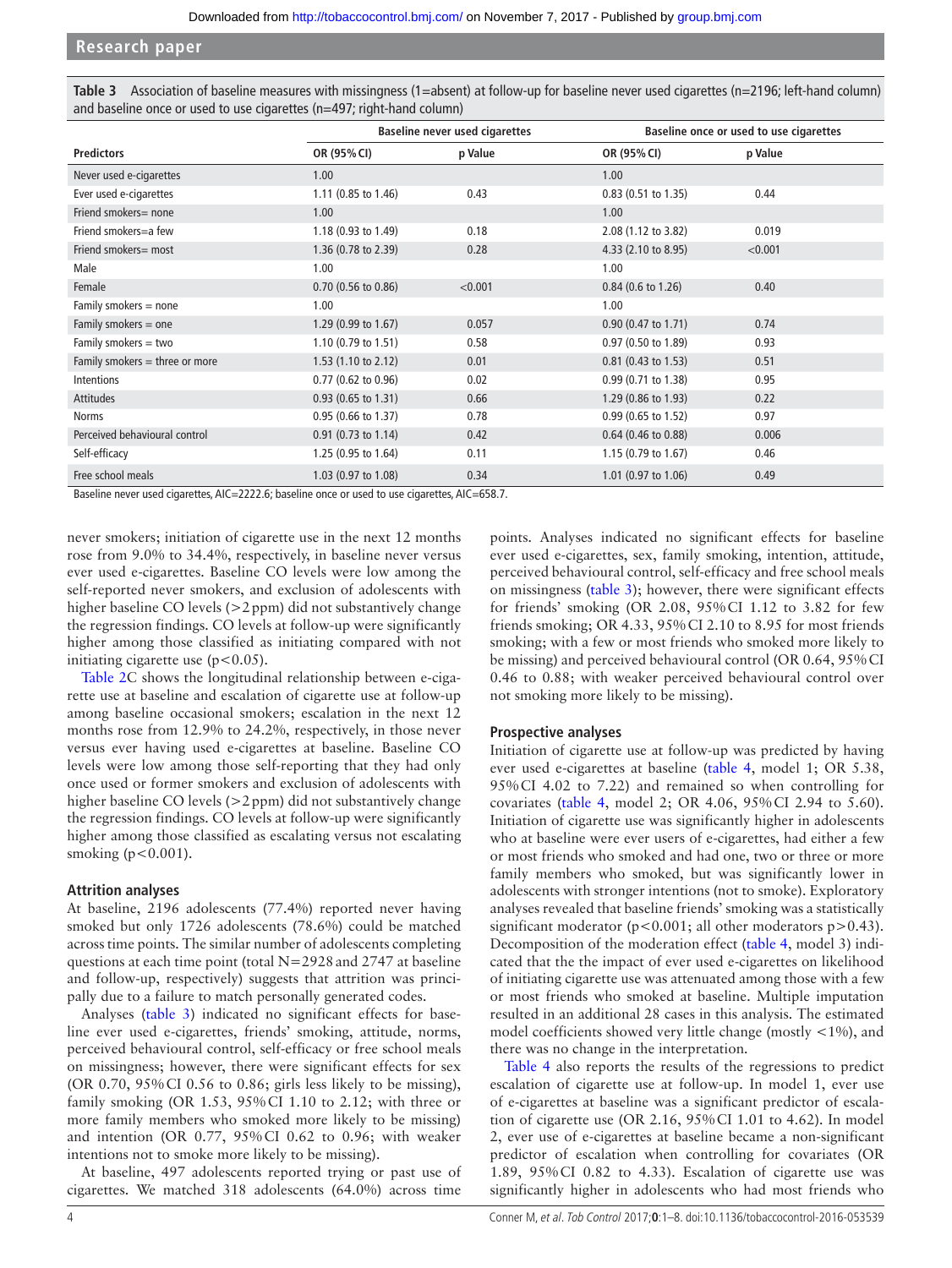<span id="page-5-0"></span>**Table 4** Association of baseline ever used e-cigarettes with ever used cigarettes at follow-up (among never users of cigarettes at baseline; n=1726; left-hand column) or increased use of cigarettes at follow-up (among baseline once or used to use cigarettes; n=318; right-hand column) controlling for clustering by school

|                                                      | <b>Baseline never used cigarettes</b> |         | Baseline once or used to use cigarettes |         |
|------------------------------------------------------|---------------------------------------|---------|-----------------------------------------|---------|
| <b>Predictors</b>                                    | OR (95% CI)                           | p Value | OR (95% CI)                             | p Value |
| Model one without covariates                         |                                       |         |                                         |         |
| Never used e-cigarettes                              | 1.00                                  |         | 1.00                                    |         |
| Ever used e-cigarettes                               | 5.38 (4.02 to 7.22)                   | < 0.001 | 2.16 (1.01 to 4.62)                     | 0.046   |
| Model two with covariates                            |                                       |         |                                         |         |
| Never used e-cigarettes                              | 1.00                                  |         | 1.00                                    |         |
| Ever used e-cigarettes                               | 4.06 (2.94 to 5.60)                   | < 0.001 | 1.89 (0.82 to 4.33)                     | 0.13    |
| Friend smokers $=$ none                              | 1.00                                  |         | 1.00                                    |         |
| Friend smokers $=$ a few                             | 1.87 (1.35 to 2.58)                   | < 0.001 | 1.15 (0.50 to 2.66)                     | 0.75    |
| Friend smokers $=$ most                              | 2.99 (1.52 to 5.87)                   | 0.001   | 3.23 (1.19 to 8.77)                     | 0.022   |
| Male                                                 | 1.00                                  |         | 1.00                                    |         |
| Female                                               | 1.32 (0.97 to 1.79)                   | 0.08    | 0.83 (0.45 to 1.52)                     | 0.55    |
| Family smokers = none                                | 1.00                                  |         | 1.00                                    |         |
| Family smokers $=$ one                               | $0.76$ (0.51 to 1.13)                 | 0.18    | 1.69 (0.61 to 4.68)                     | 0.31    |
| Family smokers $=$ two                               | 2.05 (1.37 to 3.06)                   | < 0.001 | 1.41 (0.48 to 4.12)                     | 0.53    |
| Family smokers $=$ three or more                     | 1.90 (1.23 to 2.94)                   | 0.004   | 1.23 (0.45 to 3.41)                     | 0.69    |
| Intentions                                           | 0.70 (0.52 to 0.96)                   | 0.03    | 1.50 (0.87 to 2.57)                     | 0.14    |
| <b>Attitudes</b>                                     | 0.68 (0.44 to 1.04)                   | 0.08    | 0.51 (0.28 to 0.90)                     | 0.020   |
| <b>Norms</b>                                         | 0.89 (0.57 to 1.39)                   | 0.61    | 1.12 (0.56 to 2.23)                     | 0.75    |
| Perceived behavioural control                        | 1.00 (0.73 to 1.37)                   | 0.99    | 0.99 (0.58 to 1.69)                     | 0.96    |
| Self-efficacy                                        | 1.09 (0.75 to 1.57)                   | 0.66    | 0.57 (0.35 to 0.94)                     | 0.027   |
| Free school meals                                    | 0.99 (0.97 to 1.02)                   | 0.60    | 1.01 (0.96 to 1.07)                     | 0.62    |
| Model three with covariates and interactions         |                                       |         |                                         |         |
| Never used e-cigarettes and Friend smokers = none    | 1.00                                  |         |                                         |         |
| Ever used e-cigarettes and friend smokers = none     | 7.74 (4.68-12.79)                     | < 0.001 |                                         |         |
| Never used e-cigarettes and Friend smokers $=$ a few | 2.57 (1.72 to 3.84)                   | < 0.001 |                                         |         |
| Ever used e-cigarettes and friend smokers $=$ a few  | 7.84 (5.08-12.09)                     | < 0.001 |                                         |         |
| Never used e-cigarettes and friend smokers = most    | 6.32 (2.68 to 14.91)                  | < 0.001 |                                         |         |
| Ever used e-cigarettes and friend smokers $=$ most   | 8.75 (3.68-20.83)                     | < 0.001 |                                         |         |
| Male                                                 | 1.00                                  |         |                                         |         |
| Female                                               | 1.37 (1.01 to 1.86)                   | 0.04    |                                         |         |
| Family smokers $=$ none                              | 1.00                                  |         |                                         |         |
| Family smokers $=$ one                               | 0.76 (0.51 to 1.14)                   | 0.19    |                                         |         |
| Family smokers $=$ two                               | 2.02 (1.35 to 3.03)                   | < 0.001 |                                         |         |
| Family smokers $=$ three or more                     | 1.87 (1.21 to 2.90)                   | 0.005   |                                         |         |
| Intentions                                           | 0.70 (0.52 to 0.96)                   | 0.03    |                                         |         |
| <b>Attitudes</b>                                     | 0.67 (0.44 to 1.01)                   | 0.06    |                                         |         |
| <b>Norms</b>                                         | 0.91 (0.59 to 1.41)                   | 0.69    |                                         |         |
| Perceived behavioural control                        | 1.00 (0.73 to 1.37)                   | 0.99    |                                         |         |
| Self-efficacy                                        | 1.09 (0.75 to 1.59)                   | 0.65    |                                         |         |
| Free school meals                                    | 0.99 (0.96 to 1.02)                   | 0.47    |                                         |         |

Follow-up ever used cigarettes: model without covariates, AIC=1281.3; model with covariates, AIC=1226.5; model with covariates and interactions, AIC=1218.7; follow-up escalation of cigarette use: model without covariates, AIC=334.1; model with covariates, AIC=327.5.

smoked, but was significantly lower in those adolescents with stronger attitudes (not to smoke) and intentions (not to smoke). Exploration of moderation effects revealed that two interactions were statistically significant (attitudes, p=0.01; intentions, p=0.02), although decomposition of these effects did not reveal significant effects of e-cigarette use on escalation of cigarette use at different levels of either moderator (p>0.20). None of the other moderators approached statistical significance  $(p>0.16)$ . Multiple imputation did not change any values or the analyses.

The ORs based on logistic regression analyses reported in [table](#page-5-0) 4 may overestimate the degree of association between e-cigarette use and subsequent smoking because the prevalence of the

outcome exceeds the usual 15% cut-off. To assess the degree of overestimation, we ran the initial models (model 1 in [table](#page-5-0) 4) using a log binomial model. For the analyses of never smokers, the degree of association was reduced but remained statistically significant: incidence relative risk (IRR) was 3.85 (95% CI 3.07 to 4.82), p<0.001. For the analyses of smoking escalation, the degree of association was also reduced and no longer statistically significant: IRR=1.81 (95% CI 095 to 3.44), p=0.071.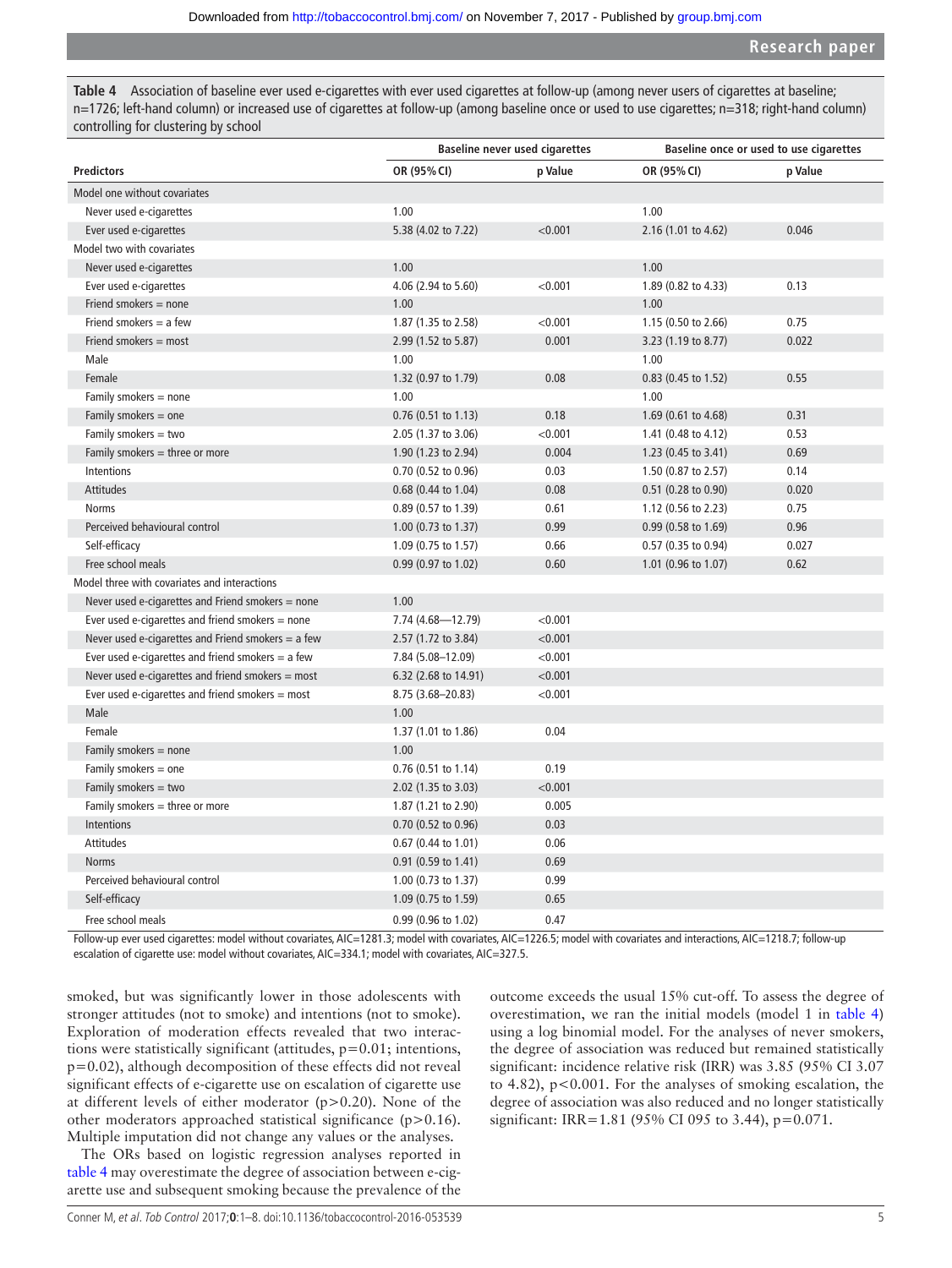#### **Discussion**

We showed that ever use of e-cigarettes is associated with initiation of cigarette use; an effect that remains when controlling for various predictors of smoking. Our study in UK adolescents (13–14years old) found patterns similar to those reported in longitudinal studies among adolescents aged 13–14 years and  $older<sup>16-19</sup>$  in the USA with comparable sized ORs (the IRR was also of a comparable magnitude). Together, these studies suggest that it is unlikely that the high rates of dual use of e-cigarette and cigarette use observed in the USA<sup>5-7</sup> and UK<sup>8-15</sup> in cross-sectional surveys of adolescents are entirely attributable to cigarette users subsequently taking up e-cigarettes. A significant minority of adolescents try e-cigarettes first (19.9% here) and later initiate cigarette use. Our findings also indicated that the association between ever use of e-cigarettes and initiation of cigarette use was particularly strong among adolescents with no friends who smoked, a group usually considered to be less susceptible to smoking initiation (see the study by Barrington-Trimis *et al*[16](#page-7-4) for similar moderation effect among those with low intentions to smoke). In relation to escalation of cigarette use, the OR showed that ever use of e-cigarettes is associated with subsequent escalation, although this effect was attenuated when using the IRR or when controlling for covariates. However, given the limited numbers escalating their cigarette use in this study and lack of support in other studies, these findings should be treated cautiously (eg, other studies either did not find e-cigarette use to be related to change in frequency of smoking among baseline ever-smokers,<sup>19</sup> or found that baseline frequency of use of e-cigarettes was only associated with follow-up smoking frequency among baseline non-smokers and not among baseline infrequent or frequent smokers $^{29}$  $^{29}$  $^{29}$ ).

Our research provides limited insights into the mechanism relating ever use of e-cigarettes to subsequent initiation and escalation of cigarette use. In principle, it is possible that e-cigarette use in adolescents is a marker for those who would have initiated or escalated cigarette use even if e-cigarettes had not been available. Among such adolescents, the availability of e-cigarettes may have simply delayed initiation or escalation. However, at least in relation to initiation, the fact that e-cigarette use was a bigger risk factor in groups considered least at risk (ie, no friends who smoke at baseline) argues against this (see the study by Barrington-Trimis *et al*<sup>[19](#page-7-6)</sup> for a similar moderator effect also difficult to reconcile with this explanation). It is also plausible that the use of e-cigarettes might lead to initiation and escalation in cigarette use by normalising any kind of nicotine use, by developing nicotine addiction (if the e-cigarettes contain nicotine) or by developing friendship networks with smokers and decreasing the perceived risks of smoking. $30-32$  However, there is no direct evidence yet to suggest that ever use of e-cigarettes normalises cigarette use.

Given the lack of clarity regarding the mechanism linking e-cigarette and cigarette use, we need to be cautious in making policy recommendations based on our findings. We acknowledge that since our survey, UK legislation has been put in place, including bans on marketing and selling e-cigarettes to minors. UK agencies are required to enforce age of sale, child and tamper proof packaging and display age of sale signage and health warnings on e-cigarette packaging. Nevertheless, our findings emphasise the value of regulating the marketing and sale of e-cigarettes to minors in countries without such measures, particularly given that e-cigarette advertising has been shown to reduce perceived harm of occasional smoking.<sup>33</sup>

Our study's strengths include a large demographically diverse sample, measurement of e-cigarette and cigarette use over 12months, exploration of initiation and escalation of cigarette use, validation of smoking measures and exploration of covariates and moderators not previously examined. There are also weaknesses. First, our study had a relatively high attrition. This was principally attributable to problems in matching participants' personally generated anonymous codes, although attrition analyses indicated relatively modest biases in the final compared with initial sample. Second, like other similar studies, we focused on self-reported e-cigarette and cigarette use. Although we validated the self-reported smoking against an objective measure of CO, we did not have a way of validating e-cigarette use. Third, we failed to distinguish types of e-cigarette use (e-cigarettes vary in a number of ways, including the delivery method and whether they contain nicotine). Furthermore, our description of e-cigarettes and the timing of our survey might have restricted our study to first-generation devices, in which their nicotine delivery profile mimic less closely to cigarettes than do more recent generations.<sup>34</sup> Exploring relationships between use of new generations of e-cigarettes both containing nicotine or not and subsequent cigarette use is an important issue for further research. The current research focused on cigarette use, although other studies have reported similar effects with various tobacco products.<sup>18</sup>

A fourth limitation concerns our main analyses [\(table](#page-5-0) 4), which were restricted to ever use of e-cigarettes, and we were unable to test whether more regular use of e-cigarettes was more strongly associated with initiating or escalating cigarette use (see [table](#page-3-0) 2; see the study by Warner<sup>6</sup> for cross-sectional data). Relatedly, our analyses of impacts on escalation should be treated cautiously given the limited numbers escalating cigarette use during the period studied and the fact that our findings conflict with published work.<sup>19</sup> Fifth, our research was restricted to a limited geographical area (two English counties), although it did extend findings from several US states. Sixth, our research focused on a limited age range (baseline: 13–14 years; most published studies $17-19$  are with this age group). Future studies should explore effects in different aged adolescents and over varying time periods. Finally, our research could only consider a finite number of covariates and moderators, and it is plausible that important factors were omitted. Previous related studies $16-19$  have examined various other factors (eg, sensation seeking, impulsivity, other substance use, delinquent behaviour, academic performance and race/ethnicity). It would be valuable to test these additional covariates and moderating variables in future work.

In summary, this is the first study to report longitudinal relationships between ever use of e-cigarettes and initiation or escalation of cigarette use among UK adolescents. Despite measuring and accounting for the influence of a broad range of variables in this and other studies,  $16-19$  it is possible that any third variables could have been responsible for the observed relationships. Therefore, while acknowledging that a causal relationship may be plausible, we cannot confirm this based on our findings and the trends observed over the same time period in the UK; rates of e-cigarette use have increased, but the rates of cigarette use have continued to decline. Future research could seek to disentangle these apparently contrary findings and assess dose–response relationships between e-cigarette and cigarette use over longer-time periods in a broader age range of adolescents while controlling for a range of covariates and assessing the impact of antismoking interventions.

**Acknowledgements** The research was supported by grant MR/J000264/1 from the UK Medical Research Council/National Preventive Research Initiative. The UK Medical Research Council had no role in the design and conduct of the study; collection, management, analysis and interpretation of the data; preparation,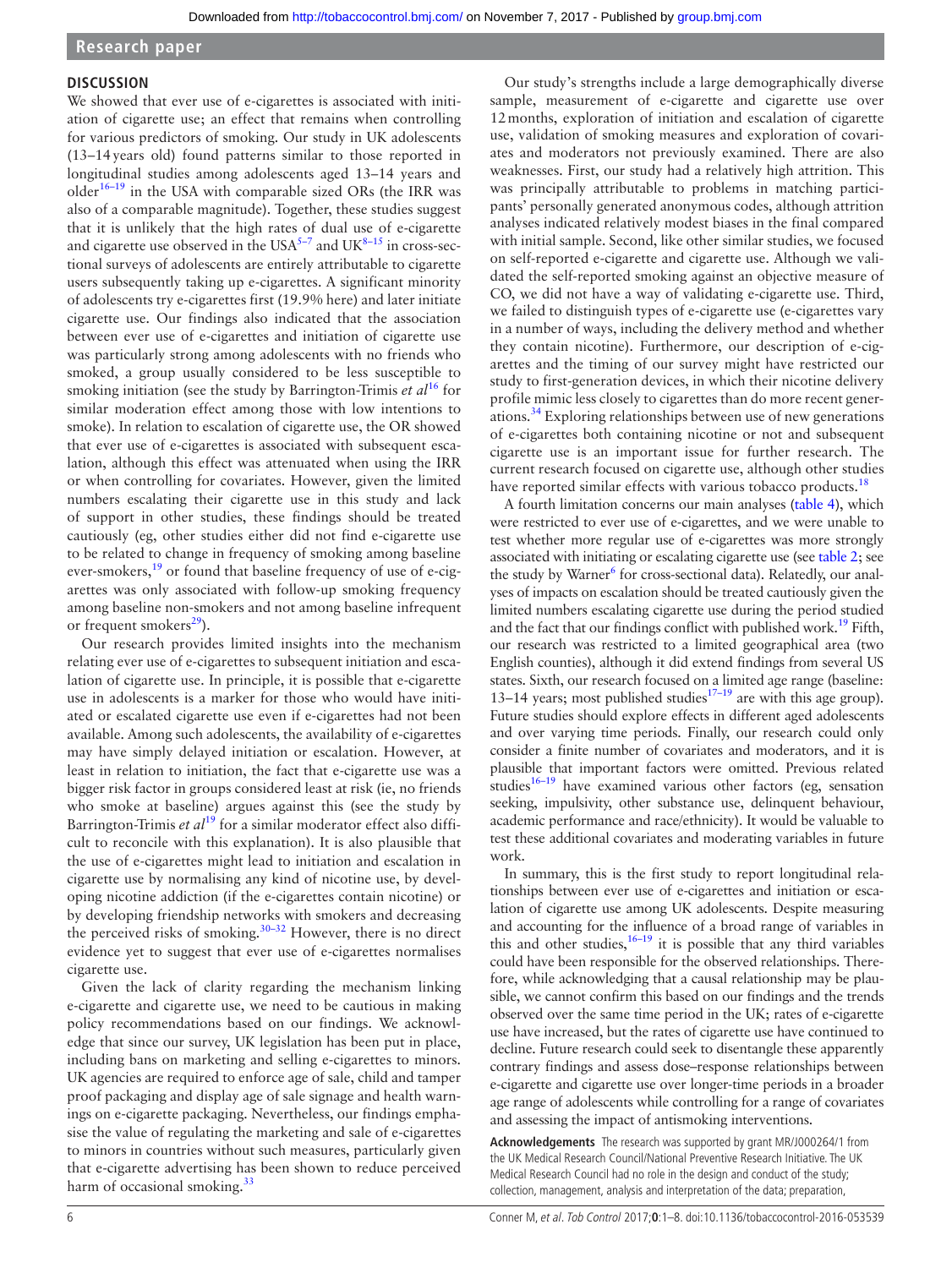## **What this paper adds**

**Previous research:** In cross-sectional surveys of UK adolescents, electronic cigarette (e-cigarette) use is increasing, cigarette use is decreasing and increasing numbers of adolescents report using both e-cigarettes and cigarettes. Several studies among US adolescents suggest that self-reported e-cigarette use is associated with subsequent initiation of cigarette use, whereas one study in US adolescents found no association between e-cigarette use and escalation of cigarette use. However, these studies were all conducted in the USA, did not validate their self-reported smoking measures against objective measures and assessed only a limited range of risk factors for smoking as covariates and moderators of these relationships. **Interpretation:** Associations similar to those found in the previous studies are reported in a sample of UK adolescents and are validated against breath CO measures. Data collected over a 12-month period confirmed a sizeable relationship between ever use of e-cigarettes and subsequent initiation of cigarette use and showed that e-cigarette use is modestly associated with subsequent escalation of cigarette use. The former but not the latter relationship remained after controlling for various other risk factors for smoking (eg, intentions to smoke), only some of which had been assessed in previous studies. These findings support the robustness of the relationship between ever use of e-cigarettes and initiation of cigarette use but suggest the relationship between ever use of e-cigarettes and escalation of cigarette use may be explainable by other factors. Ever use of e-cigarettes was a stronger predictor of initiation of cigarette use in those with no friends who smoked at baseline compared with those with a few or most friends who smoked at baseline. The latter finding would not appear to be consistent with the suggestion that e-cigarette use may simply be a marker for those who would go on to smoke cigarettes even without having tried e-cigarettes.

review or approval of the manuscript; and the decision to submit the manuscript for publication. The authors thank the trial steering committee (Professor Amanda Amos, Dr Ian Cameron, Dr Christopher Gidlow and Dr Thomas Webb) for advice on measuring e-cigarette use. All available data can be obtained by contacting the corresponding author; the study team will retain exclusive use until the publication of major outputs. The authors of this article affirm that the manuscript is an honest, accurate and transparent account of the study being reported; that no important aspects of the study have been omitted; and that any discrepancies from the study as planned (and, if relevant, registered) have been explained.

**Contributors** MC had full access to all of the data in the study and takes responsibility for the integrity of the data and the accuracy of the data analysis. Study concept and design: MC, SG, RL, CJA, CT, RW and KS . Acquisition, analysis or interpretation of data: MC, SG, RSE, KF, BSM, LC, RL, CJA, DM, CT, RW and KS . Drafting of the manuscript: MC and SG. Critical revision of the manuscript for important intellectual content: MC, SG, RL, CJA, DM, CT, RW and KS. Statistical analysis: RW and MC. Obtained funding: MC, SG, CJA, CT, RW and KS. Administrative, technical or material support: RS-E, KF, BSM and LC. Study supervision: MC, SG, RL and DM.

**Competing interests** All authors report receiving grants from the National Prevention Research Initiative during the study. The authors have no conflicts of interest.

**Patient consent** Guardian consent obtained.

**Ethics approval** Faculty of Medicine, University of Leeds, UK, ethical review committee.

**Provenance and peer review** Not commissioned; externally peer reviewed.

**Open Access** This is an Open Access article distributed in accordance with the terms of the Creative Commons Attribution (CC BY 4.0) license, which permits others to distribute, remix, adapt and build upon this work, for commercial use, provided the original work is properly cited. See:<http://creativecommons.org/licenses/by/4.0/>

© Article author(s) (or their employer(s) unless otherwise stated in the text of the article) 2017. All rights reserved. No commercial use is permitted unless otherwise expressly granted.

#### **References**

- <span id="page-7-0"></span>1 Public Health England. E-cigarettes: An evidence update.A report commissioned by Public Health England. [https://www.gov.uk/government/uploads/system/uploads/](https://www.gov.uk/government/uploads/system/uploads/attachment_data/file/457102/Ecigarettes_an_evidence_update_A_report_commissioned_by_Public_Health_England_FINAL.pdf) [attachment\\_data/file/457102/Ecigarettes\\_an\\_evidence\\_update\\_A\\_report\\_](https://www.gov.uk/government/uploads/system/uploads/attachment_data/file/457102/Ecigarettes_an_evidence_update_A_report_commissioned_by_Public_Health_England_FINAL.pdf) [commissioned\\_by\\_Public\\_Health\\_England\\_FINAL.pdf](https://www.gov.uk/government/uploads/system/uploads/attachment_data/file/457102/Ecigarettes_an_evidence_update_A_report_commissioned_by_Public_Health_England_FINAL.pdf). (accessed 17 Jan 2017).
- <span id="page-7-1"></span>2 Royal College of Physicians. Nicotine without smoke: tobacco harm reduction. [https://](https://www.rcplondon.ac.uk/projects/outputs/nicotine-without-smoke-tobacco-harm-reduction-0) [www.rcplondon.ac.uk/projects/outputs/nicotine-without-smoke-tobacco-harm](https://www.rcplondon.ac.uk/projects/outputs/nicotine-without-smoke-tobacco-harm-reduction-0)[reduction-0](https://www.rcplondon.ac.uk/projects/outputs/nicotine-without-smoke-tobacco-harm-reduction-0) (accessed 17 Jan 2017).
- 3 McRobbie H, Bullen C, Hartmann-Boyce J, et al. Electronic cigarettes for smoking cessation and reduction. Cochrane Database Syst Rev 2014;12.
- 4 Polosa R, Rodu B, Caponnetto P, et al. A fresh look at tobacco harm reduction: the case for the electronic cigarette. [Harm Reduct J](http://dx.doi.org/10.1186/1477-7517-10-19) 2013;10:19.
- <span id="page-7-2"></span>5 Singh T, Arrazola RA, Corey CG, et al. Tobacco use among Middle and High School students - United States, 2011-2015. [MMWR Morb Mortal Wkly Rep](http://dx.doi.org/10.15585/mmwr.mm6514a1) 2016;65:361–7.
- <span id="page-7-17"></span>6 Warner KE. Frequency of e-cigarette use and cigarette smoking by American students in 2014. [Am J Prev Med](http://dx.doi.org/10.1016/j.amepre.2015.12.004) 2016;51:179–84.
- 7 National Institute on Drug Abuse (NIH). Monitoring the future 2016 survey results. [https://www.drugabuse.gov/relatedtopics/trends-statistics/infographics/monitoring](https://www.drugabuse.gov/relatedtopics/trends-statistics/infographics/monitoring-future-2016-survey-results)[future-2016-survey-results](https://www.drugabuse.gov/relatedtopics/trends-statistics/infographics/monitoring-future-2016-survey-results) (accessed 17 Jan 2017).
- <span id="page-7-3"></span>8 Action on Smoking and Health (ASH). Use of electronic cigarettes among children in Great Britain. [www.ash.org.uk/files/documents/ASH\\_959.pdf](www.ash.org.uk/files/documents/ASH_959.pdf) (accessed 17 Jan 2017).
- 9 Health and Social Care Information Centre (HSCIC). Smoking, drinking and drug use among young people in England in 2014 2014 [www.hscic.gov.uk/catalogue/](www.hscic.gov.uk/catalogue/PUB17879/smok-drin-drug-youn-peop-eng-2014-rep.pdf) [PUB17879/smok-drin-drug-youn-peop-eng-2014-rep.pdf](www.hscic.gov.uk/catalogue/PUB17879/smok-drin-drug-youn-peop-eng-2014-rep.pdf) (accessed 17 Jan 2017).
- 10 Information Services Division (ISD) Scotland. Scottish school's adolescent lifestyle and substance use survey. <www.isdscotland.org/Health-Topics/Public-Health/SALSUS/> (accessed 17 Jan 2017).
- 11 Moore G, Hewitt G, Evans J, et al. Electronic-cigarette use among young people in Wales: evidence from two cross-sectional surveys. [BMJ Open](http://dx.doi.org/10.1136/bmjopen-2014-007072) 2015;5:e007072.
- 12 Moore GF, Littlecott HJ, Moore L, et al. E-cigarette use and intentions to smoke among 10-11-year-old never-smokers in Wales. [Tob Control](http://dx.doi.org/10.1136/tobaccocontrol-2014-052011) 2016;25:147–52.
- 13 Eastwood B, Dockrell MJ, Arnott D, et al. Electronic cigarette use in young people in great Britain 2013-2014. [Public Health](http://dx.doi.org/10.1016/j.puhe.2015.07.009) 2015;129:1150-6.
- 14 Bauld L, MacKintosh AM, Ford A, et al. E-Cigarette Uptake Amongst UK Youth: experimentation, but little or no regular use in nonsmokers. [Nicotine Tob Res](http://dx.doi.org/10.1093/ntr/ntv132) 2016;18:102–3.
- 15 Ford A, MacKintosh AM, Bauld L, et al. Adolescents' responses to the promotion and flavouring of e-cigarettes. [Int J Public Health](http://dx.doi.org/10.1007/s00038-015-0769-5) 2016;61:215-24.
- <span id="page-7-4"></span>16 Barrington-Trimis JL, Urman R, Berhane K, et al. E-cigarettes and future cigarette use. [Pediatrics](http://dx.doi.org/10.1542/peds.2016-0379) 2016;138:0379.
- <span id="page-7-5"></span>17 Primack BA, Soneji S, Stoolmiller M, et al. Progression to traditional cigarette smoking after electronic cigarette use among US adolescents and young adults. [JAMA Pediatr](http://dx.doi.org/10.1001/jamapediatrics.2015.1742) 2015;169:1018–23.
- <span id="page-7-16"></span>18 Leventhal AM, Strong DR, Kirkpatrick MG, et al. Association of electronic cigarette use with initiation of combustible tobacco product smoking in early adolescence. [JAMA](http://dx.doi.org/10.1001/jama.2015.8950) 2015;314:700–7.
- <span id="page-7-6"></span>19 Wills TA, Knight R, Sargent JD, et al. Longitudinal study of e-cigarette use and onset of cigarette smoking among high school students in Hawaii. [Tob Control 2016](http://dx.doi.org/10.1136/tobaccocontrol-2015-052705) ;26:34–9.
- <span id="page-7-7"></span>20 Conner M, Grogan S, Lawton R, et al. Study protocol: a cluster randomised controlled trial of implementation intentions to reduce smoking initiation in adolescents. [BMC](http://dx.doi.org/10.1186/1471-2458-13-54)  [Public Health](http://dx.doi.org/10.1186/1471-2458-13-54) 2013;13:54.
- <span id="page-7-12"></span>21 Conner M, Higgins AR. Long-term effects of implementation intentions on prevention of smoking uptake among adolescents: a cluster randomized controlled trial. [Health](http://dx.doi.org/10.1037/a0020317)  [Psychol](http://dx.doi.org/10.1037/a0020317) 2010;29:529–38.
- <span id="page-7-8"></span>22 Gollwitzer PM, Sheeran P. Implementation intentions and goal achievement: a metaanalysis of effects and processes. Adv Exp Soc Psychol 2006;38:69-119.
- <span id="page-7-9"></span>23 Jarvis L. Smoking among secondary school children in 1996. England.London: HMSO, 1997.
- <span id="page-7-10"></span>24 Stookey GK, Katz BP, Olson BL, et al. Evaluation of biochemical validation measures in determination of smoking status. [J Dent Res](http://dx.doi.org/10.1177/00220345870660101801) 1987;66:1597-601.
- 25 Jarvis MJ, Tunstall-Pedoe H, Feyerabend C, et al. Comparison of tests used to distinguish smokers from nonsmokers. [Am J Public Health](http://dx.doi.org/10.2105/AJPH.77.11.1435) 1987;77:1435-8.
- <span id="page-7-11"></span>26 Croxford L. Is free-meal entitlement a valid measure of school intake characteristics? [Educational Research and Evaluation](http://dx.doi.org/10.1076/edre.6.4.317.6933) 2000;6:317–35.
- <span id="page-7-13"></span>27 Cattle BA, Baxter PD, Greenwood DC, et al. Multiple imputation for completion of a national clinical audit dataset. [Stat Med](http://dx.doi.org/10.1002/sim.4314) 2011;30:2736–53.
- <span id="page-7-14"></span>28 Buuren Svan, Groothuis-Oudshoorn K. Mice : multivariate imputation by chained equations in *R*. [J Stat Softw](http://dx.doi.org/10.18637/jss.v045.i03) 2011;45:1–67.
- <span id="page-7-15"></span>29 Leventhal AM, Stone MD, Andrabi N, et al. Association of e-cigarette vaping and progression to heavier patterns of cigarette smoking. [JAMA](http://dx.doi.org/10.1001/jama.2016.14649) 2016;316:1918–20.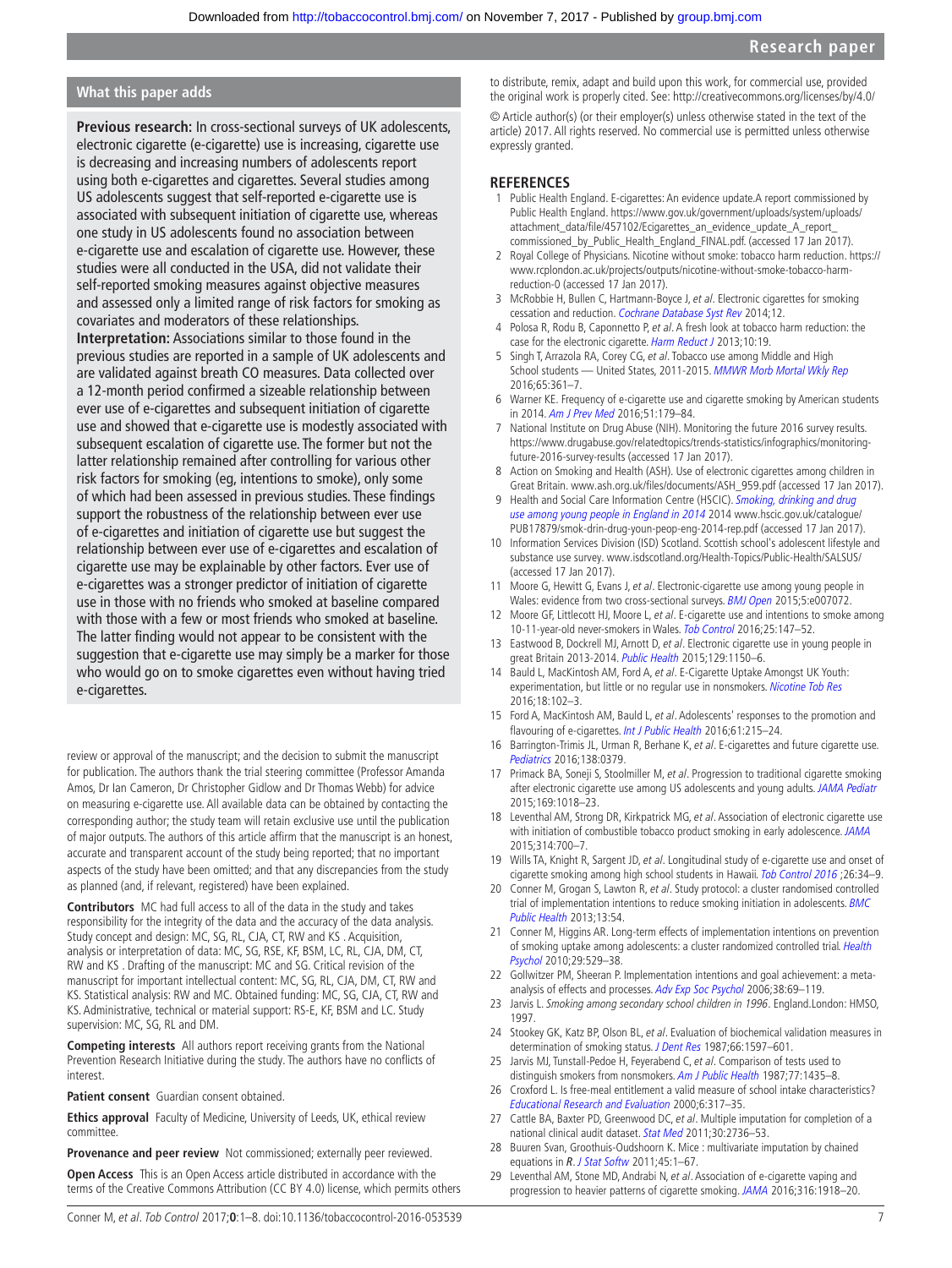- <span id="page-8-0"></span>30 Wills TA, Gibbons FX, Sargent JD, et al. How is the effect of adolescent e-cigarette use on smoking onset mediated: a longitudinal analysis. [Psychol Addict Behav](http://dx.doi.org/10.1037/adb0000213) 2016;30:876–86.
- 31 Wills TA, Sargent JD, Gibbons FX, et al. E-cigarette use is differentially related to smoking onset among lower risk adolescents. [Tob Control](http://dx.doi.org/10.1136/tobaccocontrol-2016-053116) 2016 (Epub ahead of print).
- 32 Wills TA, Sargent JD, Knight R, et al. E-cigarette use and willingness to smoke: a sample of adolescent smokers. Tob Control (Epub ahead of print).
- <span id="page-8-1"></span>33 Petrescu DC, Vasiljevic M, Pepper JK, et al. What is the impact of e-cigarette adverts on children's perceptions of tobacco smoking? An experimental study. [Tob Control](http://dx.doi.org/10.1136/tobaccocontrol-2016-052940) 2017;26:421–7.
- <span id="page-8-2"></span>34 Wagener TL, Floyd EL, Stepanov I, et al. Have combustible cigarettes met their match? the nicotine delivery profiles and harmful constituent exposures of second-generation and third-generation electronic cigarette users. [Tob Control](http://dx.doi.org/10.1136/tobaccocontrol-2016-053041) 2017;26:e23–e28.